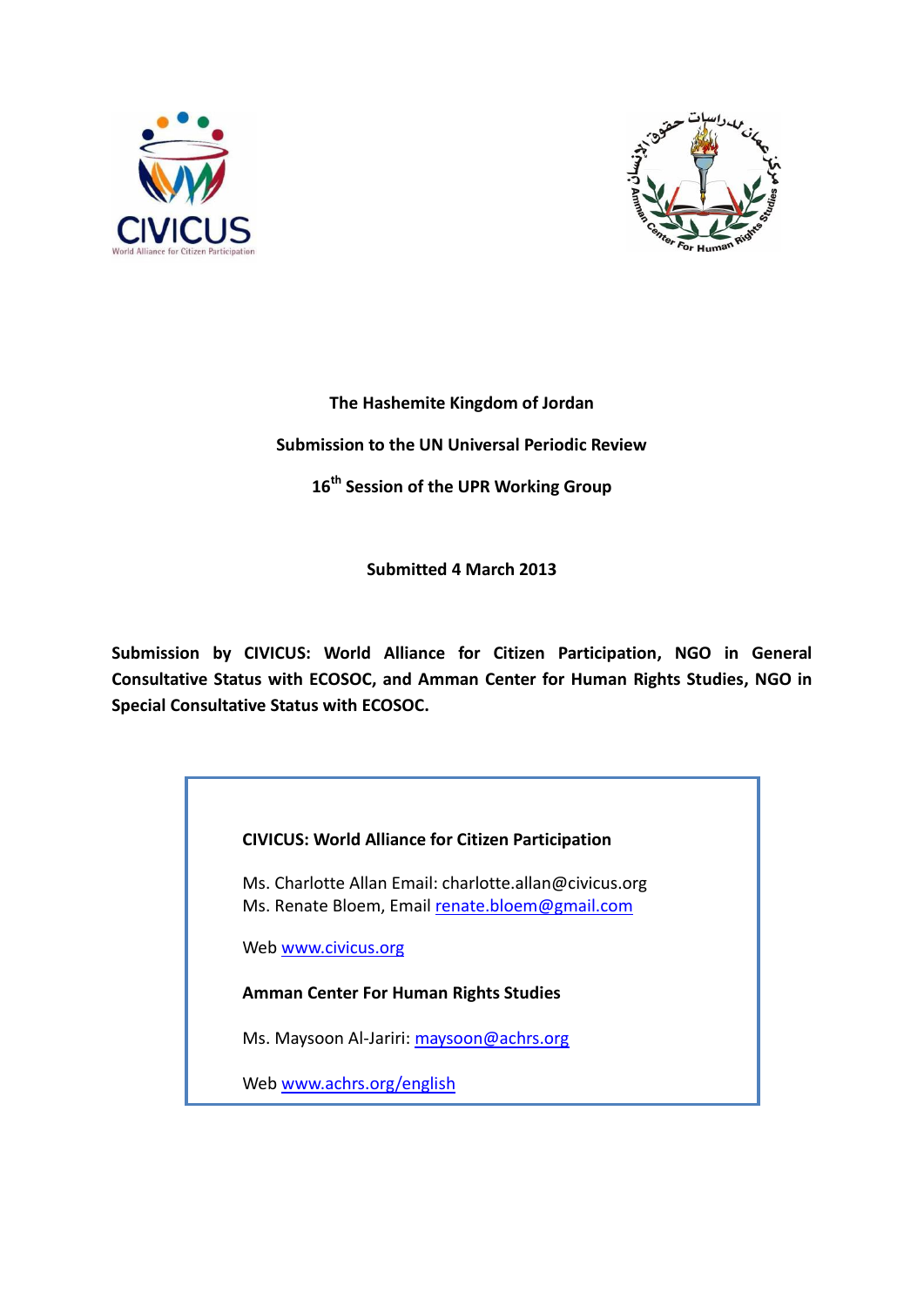# **1. (A) Introduction**

- **1.1** CIVICUS: World Alliance for Citizen Participation is an international movement with members in more than 100 countries worldwide. Established in 1993, CIVICUS nurtures the foundation, growth and protection of citizen action throughout the world, especially in areas where participatory democracy and citizen's freedom of association are threatened.
- **1.2** Amman Center for Human Rights Studies (ACHRS) is an independent, regional, scientific, advocacy centre for studies, research and training on issues of human rights and democracy based in Amman, Jordan.
- **1.3** In this document, CIVICUS and ACHRS outline concerns related to the environment in which civil society and human rights defenders operate in Jordan, and discuss threats they face in the exercise of the freedoms of expression, association and assembly.
- **1.4** CIVICUS and ACHRS are concerned by the harassment and violent attacks against peaceful protestors, human rights defenders, and journalists in Jordan. In light of its stated intention to pursue democratic reform, restrictions on free speech and the repression of civil society remain urgent issues for redress by the Government of Jordan.
- **1.5** CIVICUS and ACHRS are alarmed by the failure of the Government of Jordan to protect those voicing their right to freedom of expression, association and assembly. In many instances, the security services are directly responsible and complicit in the violations.
	- In section B, CIVICUS and ACHRS highlight the concerns relating to the practical protection of the freedom of expression, association and assembly.
	- In section C, CIVICUS and ACHRS highlight the concerns over harassment and attacks against civil society activists and human rights defenders.
	- In section D, CIVICUS and ACHRS highlight the concerns over harassment and attacks against journalists.
	- In section E, CIVICUS and ACHRS make a number of recommendations in the areas of concerns listed.

## **2. (B) Concerns regarding freedom of expression, association and assembly**

2.1 Article 15 of the 1952 Constitution of the Hashemite Kingdom of Jordan provides only qualified protection for individual freedom of speech and of the press. These freedoms are protected, but only provided they are within, and do not violate, the domestic laws, the details of which are not explicitly referenced. The same qualifications are also imposed on the rights to assembly and association in Article 16: Jordanians have the right to hold meetings within the limits of the law, and are entitled to associate provided that the objects of such associations are lawful, peaceful, and not contrary to the provisions of the Constitution.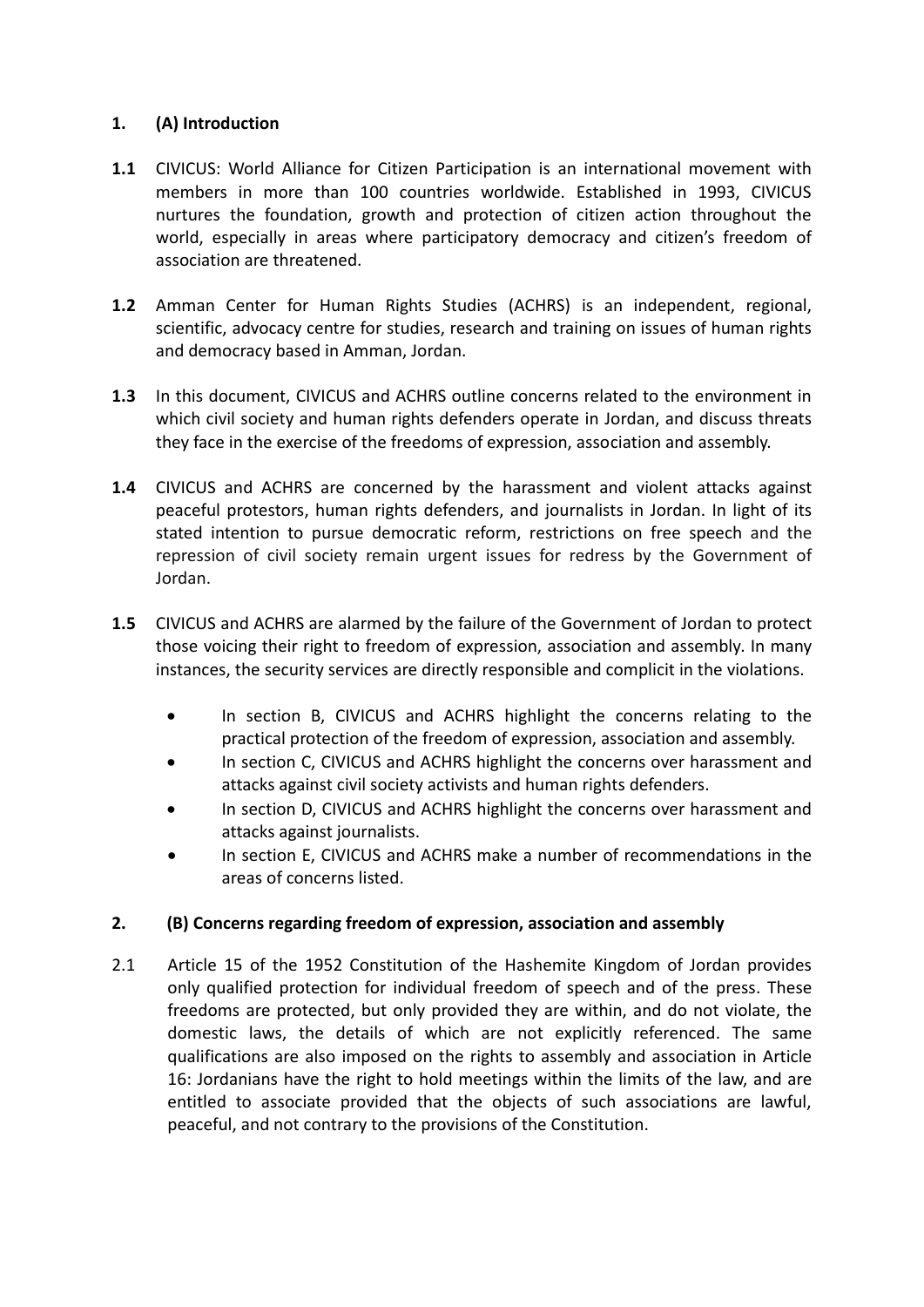- 2.2 Although Jordan has ratified the International Covenant on Civil and Political Rights (ICCPR), and its Articles 19, 21 and 22 which guarantee the freedoms of expression and the right to hold opinions without interference, the right to peaceful assembly and the right to associate, the legislation of Jordan must itself be in accordance with the human rights standards set out in the ICCPR.
- 2.3 The deference to national laws in Articles 15 and 16 of the Constitution gives legislators in Jordan great scope to define what is permissible or restricted in these spheres, but the condition in the Constitution that any restrictions should be provided by law, is not satisfied merely by setting out the restriction in domestic law. When read against articles 19, 21 and 22 of the ICCPR, the restrictions in a number of Jordan's laws appear overly broad and not within the spirit and intention of the ICCPR.

#### **Freedom of Expression**

- 2.4 The approval of amendments to the Press and Publications Law in September 2012 in particular, marked a big step backwards for freedom of expression in Jordan. Moreover, the suspension of satellite TV station JOSAT on 26 July 2012 after its weekly political programme which exposed corruption in Jordan has also dented the Government's commitment to public information and plurality in viewpoints.
- 2.5 On the heels of the leading role the internet has played in the Arab Spring and the fact that news Web sites in Jordan play a key information source in a country where traditional media is limited, these amendments to the Press and Publications Law toughening articles 38, 42, 48 and 49 have forced the approximately 220 news Web sites in Jordan to obtain government accreditation to continue operating.
- 2.6 According to the amendments, the Government may also now hold Web site managers responsible for user comments. This undermines the right to freedom of expression by increasing the need for the Web sites to privately censor their content. This will likely to lead to overly broad, self-protective censorship, while the government accreditation requirement gives rise to transparency issues if a news site is rejected. The new requirement to store all the comments on a news site in a database for at least six months is also overly onerous and will likely cause further self-censorship among those that post comments.
- 2.7 Since the crackdown on Web sites and online news, users are now moving to social media to express their views and opinions and to organize demonstrations. The Ministry of Interior continues to monitor Internet cafes via video cameras. In an apparent setback to freedom of expression, the ministry also requires cafe owners to submit records of visited Web sites, register users' personal data, and take measures to prevent access to "targeted" Web sites labelled as such by the ministry.
- 2.8 This hardening in Government attitude towards free expression in Jordan began in earnest in 2010, when the Penal Code was revised to increase penalties for some speech offences. 2010 also saw the enactment of the Law on Information System Crimes which extended the provisions on speech offences in the Penal Code to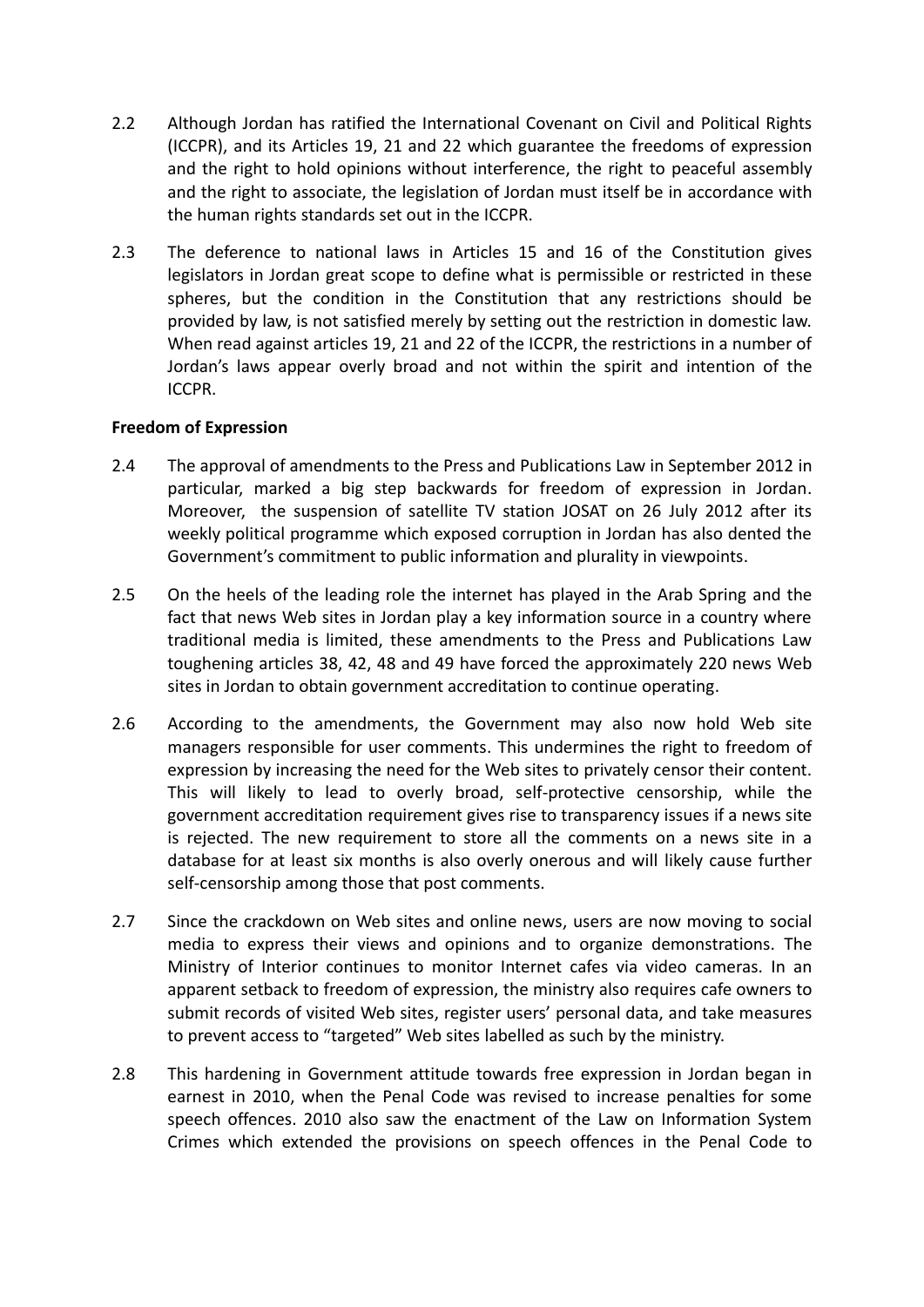online expression, and provided criminal sanctions for slander and defamation, offences that already existed in the Penal Code.

#### **Freedom of Association**

- 2.9 Civil Society Organisations (CSOs) and their freedom to associate are also negatively impacted by the Press and Publications Law, which has made the definition of a "journalist" very narrow. It now restricts access to the profession and forces journalists to join a union. The later requirement is in clear contravention of the ICCPR, as there should be no compulsory element forcing journalists to join an association, and if indeed they do decide to join, they should also be free to choose their union.
- 2.10 In addition, CSOs are also hindered by the 2008 Law on Societies, amended in 2009. Under article 17, the Jordanian Cabinet is not required to provide a reason for denying a CSO permission to accept foreign funds, and it did not provide a reason in 2012 when it prohibited the CSO Tamkeen for Legal Aid and Human Rights Studies's acceptance of \$350,000 of foreign funding to assist the rights of migrant workers. In doing so it violated their right to freely associate and set a poor precedent.
- 2.11 It should also be noted that CSOs in Jordan may not pursue any political goals that are governed by the Political Parties Law. However, neither the Law on Societies nor the Law on Political Parties defines the term "political," leaving the term open to broad interpretation and abuse.

#### **Freedom of Assembly**

- 2.12 The crackdowns on freedom to assemble in Jordan have, however, been the most concerning. In solidarity with the Arab Uprisings, protesters calling for political reforms in Jordan began to take to the streets in January 2011. They have been met over the months with water cannons, tear gas, heavy handed beatings (both during protests and in detention afterwards), torture (in detention) and arrests by the security forces. Protestors have also been shot at, and in the case of Qais al-Omary, killed. He died on 13 November 2012 in Irbid after being shot in the vicinity of a demonstration, it is believed by the security services.
- 2.13 Despite the amended Public Gatherings Law, which took effect in March 2011, and its retraction of the requirement to obtain government permission to hold public meetings or demonstrations, protestors have still been charged with "unlawful gatherings," under article 165 of the Penal Code. Over a 15 day period in November 2012 at least 300 people were arrested and 107, including 9 children, were referred to State Security Courts on charges including "subverting the system of government," "vandalism of property" and "participation in unlawful gatherings" following protests against the removal of fuel subsidies.
- 2.14 The use of State Security Courts since the protests began to punish civilians, including peaceful protestors detained in November 2012 along with 13 people who took part in a demonstration in Amman in March 2012, violates due process rights as the courts include judges from the military. There remain serious concerns that the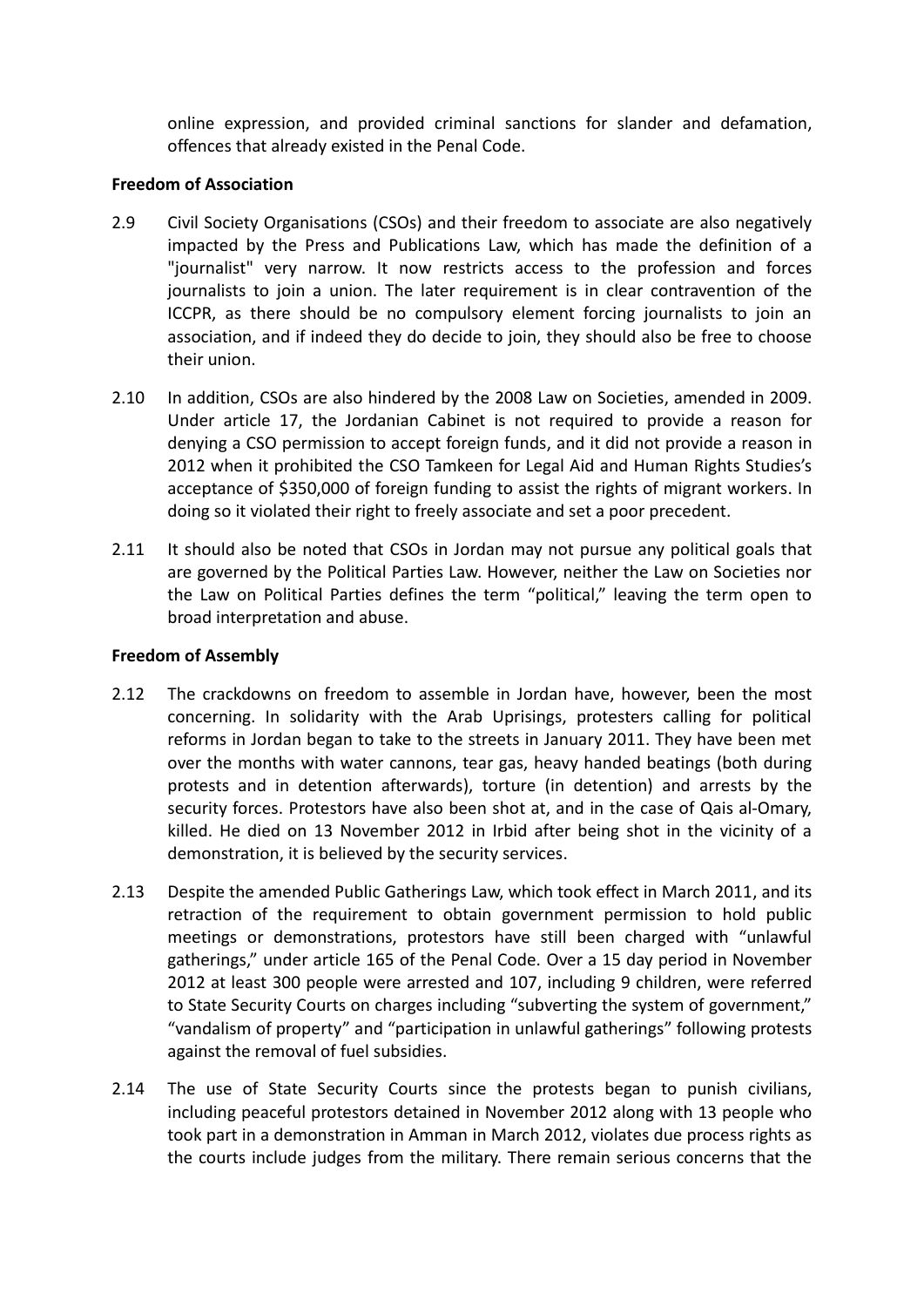courts are not independent from the executive, and the trials are not compliant with the ICCPR fair trial provisions.

# **3. (C) Concerns involving harassment, threats and attacks against civil society activists, human rights defenders and trade unionists**

Article 12 of the UN Declaration on Human Rights Defenders mandates states to take necessary measures to ensure protection of human rights defenders. However reports show that this has not equated to substantive practice in Jordan, particularly when it is state agents, such as those from the General Intelligence Department, that are often the instigators and perpetrators of political violence and intimidation affecting civil society activists and human rights defenders.

# **(Targeting of government critics, human rights organisations and human rights defenders)**

- 3.1 During the protests in 2012, the security forces targeted those with links to CSOs, reform groups and human rights organisations. At least 20 members of pro-reform groups were arrested between July and October 2012 from across the country while participating in, or following, peaceful protests. Leader of the Democratic Youth Federation, Mahdi al-Saafin, was also injured when security forces unleashed dogs on a group of protesters during a demonstration in Jabal al-Hussain Square in November 2012 against the lifting of fuel subsidies.
- 3.2 Meanwhile, Mahdi al-Saafin, a leading member of the pro-reform Herak movement, which had called for political and economic change as well as increased political freedoms, was arrested on 16 November 2012 at a peaceful protest in the same square. Al-Saafin began a hunger strike in prison on 28 November 2012 in protest at his continuing detention after which he was put in solitary confinement and intermittently denied water and salt. Sahel Musalma was also arrested the same month after participating in a peaceful protest, and was beaten with batons before being taken into custody.

## **(Threats to trade unions)**

- 3.3 Although the laws regulating trade unions in Jordan are very restrictive, amendment of the Labour Code in July 2010 did bring some positive changes. Workers in private companies and in some public corporations now have the right to form trade unions, but all unions must belong to the government-subsidised General Federation of Jordanian Trade Unions (GFJTU), the country's only trade union federation in violation of freedom of association standards under international law.
- 3.4 Additionally, there are limits on the right to strike, including the requirement of government permission and a minimum requirement of 14 days' notice to the employer. Any strike at all is prohibited if a labour dispute is under mediation or arbitration.
- **4. (D) Concerns involving harassment, threats and attacks against journalists**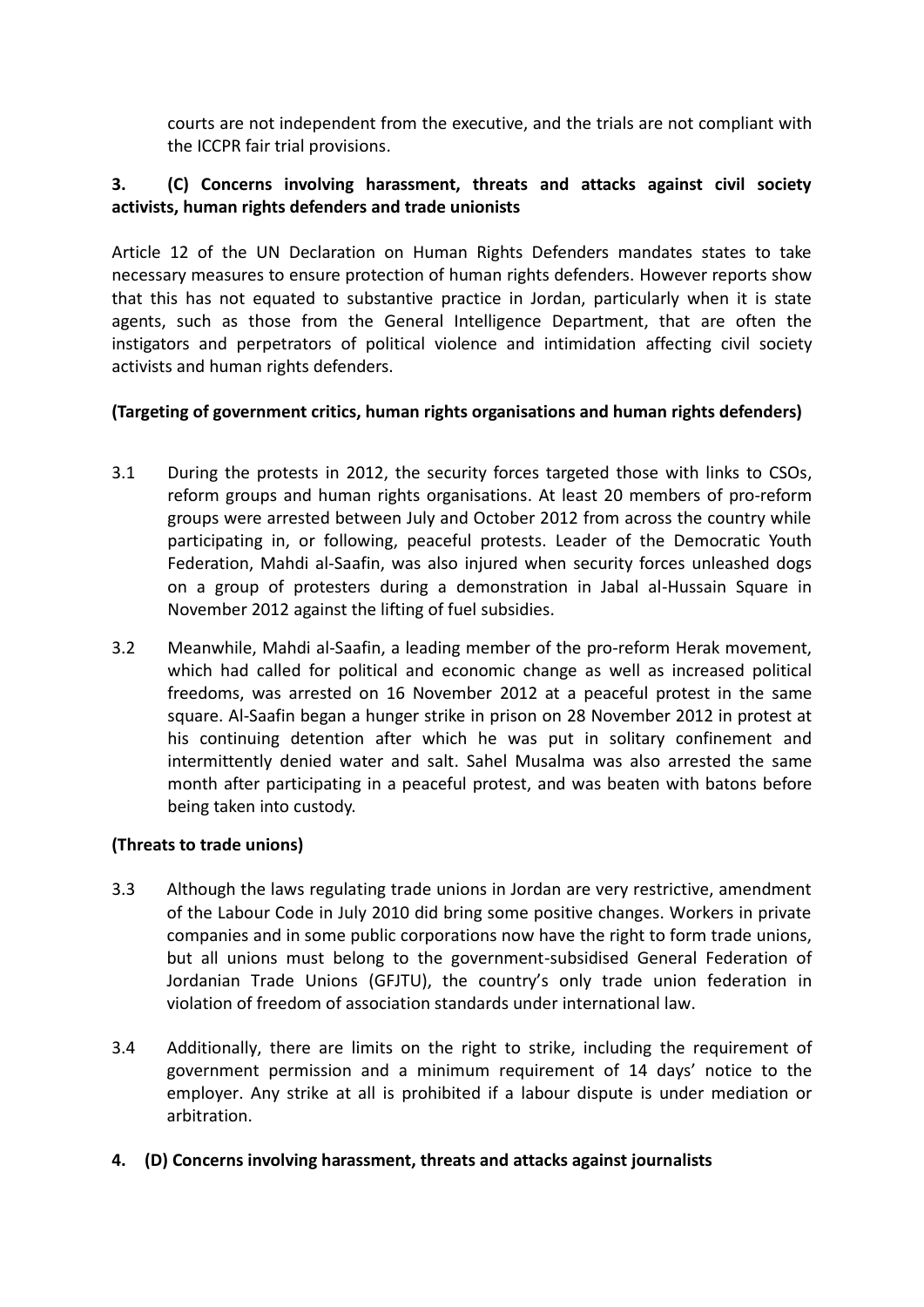- 4.1 Jordan's journalists often come under close surveillance from the intelligence services. While the state is the major shareholder of the major newspapers and continues to exert a strong influence over the kingdom's leading dailies (al-Ra'i, Jordan Times, al-Dustour), various laws criminalise speech that is critical of the King, Islam, government officials and institutions, as well as speech deemed defamatory to other persons. The Jordanian royal family is deeply sensitive and any criticism of the monarchy is off-limits for all media. Those that do criticise are dealt with severely.
- 4.2 A blogger who published an article criticizing Prince Hassan bin Talal was stabbed by an unidentified assailant in February 2012, while a journalist was placed in detention for three weeks in April 2012 for writing an article alleging misconduct in the Royal Court. Also in April 2012, Jordan's military prosecutor brought charges against a journalist and the publisher of the news Web site 'Gerasanews' for "subverting the system of government" over an article concerning the King's supposed intervention in a corruption investigation.
- 4.3 After an Agence France-Presse (AFP) story in June 2011 reporting that residents of Tafileh had stoned the king's motorcade, a Member of Parliament led protests demanding that AFP Amman bureau chief Randa Habib be referred to the State Security Court and that the AFP offices be closed. The same month, a group of men attacked the AFP offices as police reportedly looked on. During a press conference, Habib stated she had also received death threats. The government provided her security in response. The AFP bureau in Jordan currently remains open.
- 4.4 Journalists have also been targeted during the widespread protests. In July 2011, riot police broke up a peaceful march in Amman by beating protesters and journalists, despite an earlier agreement with police which produced orange vests for journalists to wear during the march. Several protestors were badly injured, including reporters from Al Jazeera, The New York Times, local dailies and others, who were badly beaten.

## **5. (E) Recommendations to the Government of Jordan**

- 5.1 CIVICUS and ACHRS call on the Government of Jordan to create an enabling environment for civil society to operate in accordance with the rights enshrined in the ICCPR and the UN Declaration on Human Rights Defenders. At a minimum, the following conditions should be ensured: freedom of association, freedom of expression, the right to operate free from unwarranted state interference, the right to communicate and cooperate, the right to seek and secure funding and the state's duty to protect. In light of this, the following specific recommendations are made.
- 5.2 Regarding threats to civil society activists and journalists: